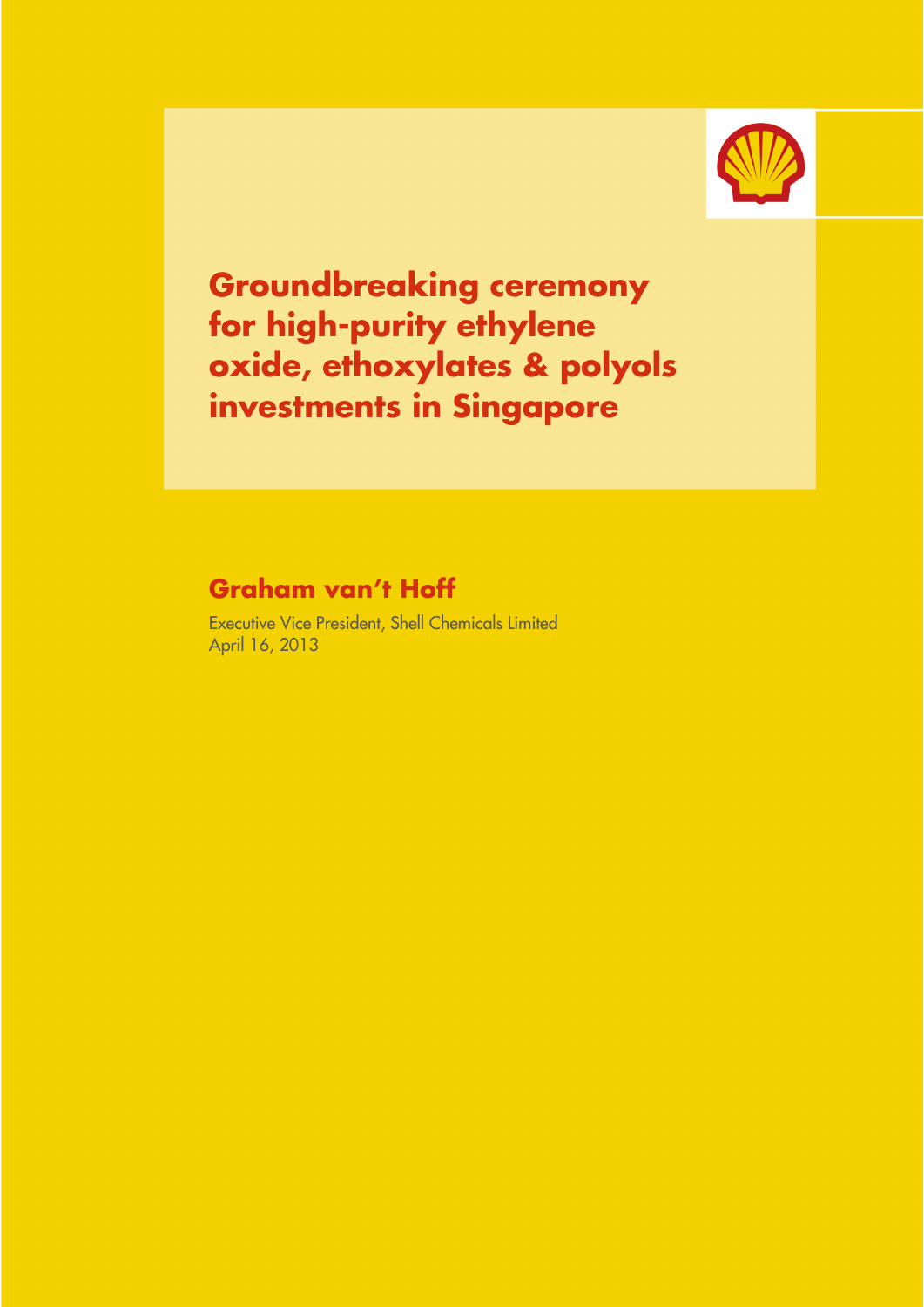

Graham joined Shell in 1984 after obtaining a degree in Chemistry from Oxford. His first role was in London as a Customer Services Assistant, followed by time as a polypropylene sales representative in the UK.

Between 1988 and 1992 he worked as Product Manager for Shell's Higher Olefins and Detergents business, initially in the UK and then in Houston. During this time he also obtained a Masters in Business Management, with Distinction, from Manchester Business School.

After a spell in Corporate Planning in Shell Oil Company in the US he returned to Europe in 1995 as European Marketing Manager for Chemical Solvents and then as Global Vice President, Polystyrene. Subsequently, Shell took the decision to divest this business, and Graham led the divestment projects through to completion in early 2000.

Graham then briefly took over the role of Director - Customer Fulfilment Centre of Excellence before becoming Chief Information Officer for Shell Chemicals. In this role he oversaw the globalisation of IT, including the implementation of the first global SAP system in Shell. He then became Shell International's Director of IT Strategy and Applications Development where he developed and led the ITVision project to restructure IT across the Shell Group.

Graham took up the assignment as Vice President Base Chemicals Europe and member of the Chemicals Leadership Team on 1 February 2005, adding the role of General Manager Shell Chemicals Europe BV on 1 March 2006, based in The Netherlands. In mid-2008, Graham was appointed Global VP Base Chemicals returning to the UK at the beginning of 2009, before being appointed as Chairman Shell UK on 1 May 2011 and later that year Executive Vice President, CO2 and Alternative Energies.

On 1 January 2013 Graham was appointed to his current role as Executive Vice President, Shell Chemicals.

Graham is on the CBI Climate Change Board and the boards of the Cambridge Programme for Sustainability Leadership, the Oxford Smith School of Enterprise and the Environment, Race for Opportunity and Youth at Risk.

Graham and his wife, who also works for Shell, have four children. They are based in London, UK. While work and family are their main commitments, their key hobby is sailing.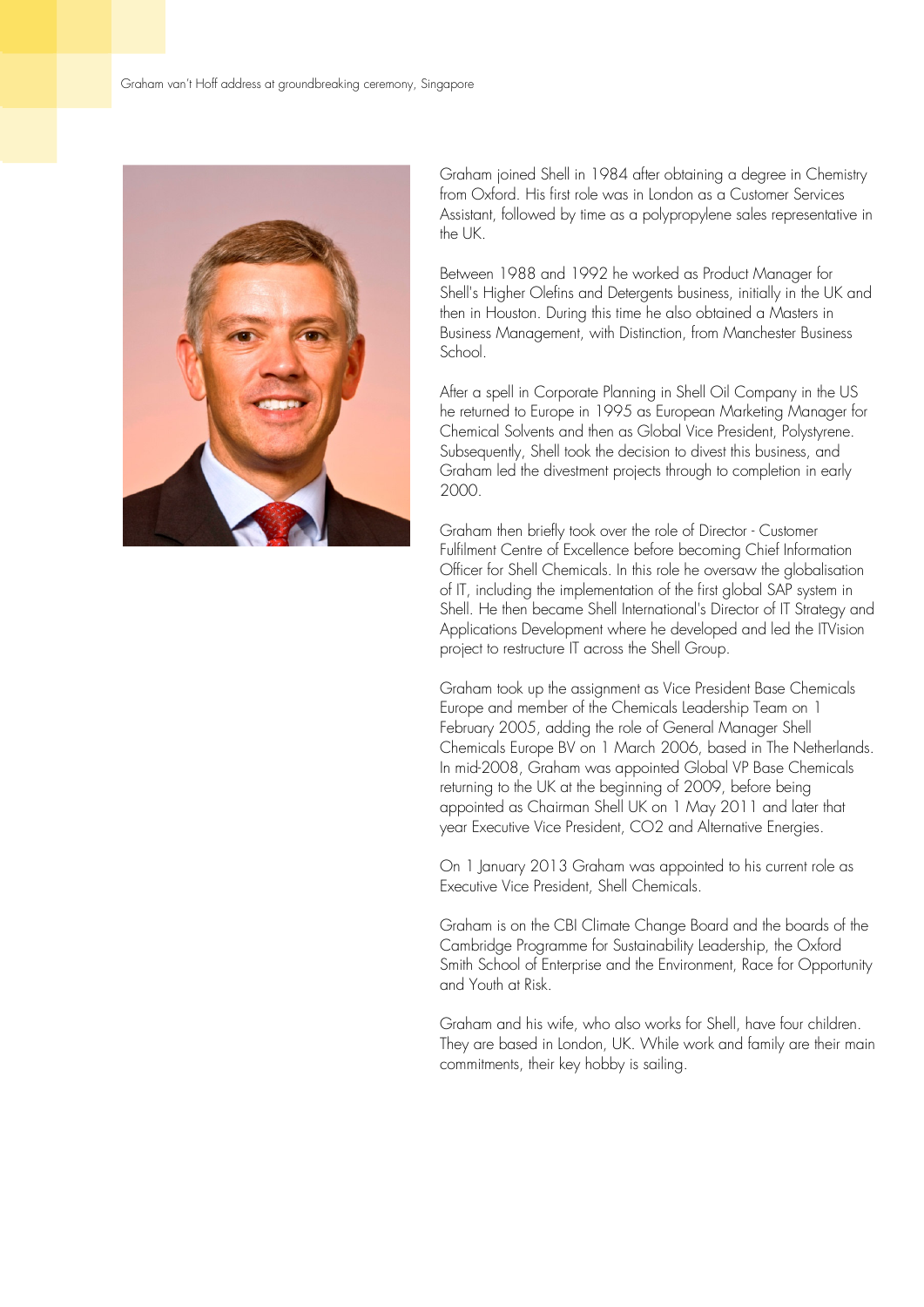Mr Lee Yi Shyan, Senior Minister of State for Trade and Industry and National Development; Your Excellencies Mr Johannes Jansing, Ambassador for the Netherlands and Mr Antony Phillipson, High Commissioner of the United Kingdom; Ladies and Gentlemen. Good morning.

I'm delighted to join you here today to witness the groundbreaking ceremony for Shell's latest investments in Singapore. We are adding to our portfolio of worldclass manufacturing facilities and boosting our petrochemicals production to meet customers' needs in Asia. Before I share with you details of those investments, let me say a few words about the chemicals industry.

## The chemicals industry

Petrochemicals are fundamental to positive growth in economies. They are used in a wide variety of important products, such as plastics, rubbers, coatings, solvents and additives. And they are used to make many consumer goods we see more of as economies grow, including soaps and detergents, textiles, mattresses, car components and electronic casings.

Global demand for petrochemicals has grown faster than GDP over the last decade, driven by population growth and increasing wealth. That strong demand growth is expected to continue, with projected global demand for petrochemicals in 2030 potentially double that of 2010. A significant slice of this extra demand is expected to emerge from Asia, particularly China.

Increased population and wealth also drives greater demand on the world's resources, which would mean more energy use and emissions at source. However, the chemical industry can actually enable society to save energy and emissions - through supplying raw materials for more energy-efficient solutions. Examples include light-weight car components, insulation and low-temperature washing detergents. Or, in Shell's upstream business, chemicals injected into wells to recover oil normally left stranded, through enhanced oil recovery. The chemicals industry can also enable society to tackle other resource stresses, including land use and clean water.

# Shell Chemicals in Asia

Shell has more than 80 years' experience in the chemicals industry. We focus on producing building-block petrochemicals for sale in bulk to other chemical companies or industries. In 2012, we sold more than 18 million tonnes of high-quality product to over 1,000 customers. Over the years, we have collaborated with many of them to develop our businesses together. In doing so, we have helped to attract investments further down the value chain. We have customers who have also invested in markets where we chose to grow.

Asia is key to Shell's growth. Within the region, Singapore has, and will continue to feature considerably in our long-term plans. In fact, we have been here for more than 120 years, and count among some of the most significant foreign investors.

Some of you might remember that in May 2010, we completed the Shell Eastern Petrochemicals Complex project. Straddling Pulau Bukom and Jurong Island, and connected by undersea pipelines, it was then the Shell Group's largest-ever Downstream and petrochemicals investment. Later that same year, we acquired our joint venture partner's shares in Ethylene Glycols (Singapore) Private Limited - or EGS - a manufacturer of high-value chemical intermediates for detergents and personal care products.

In 2011, we announced plans for a 500 tonne per year demonstration unit to manufacture the chemical intermediate diphenyl carbonate, or DPC. It was an

"The chemical industry can actually enable society to save energy and emissions - through supplying raw materials for more energy-efficient solutions."

"Asia is key to Shell's growth. Within the region, Singapore has, and will continue to feature considerably in our long-term plans."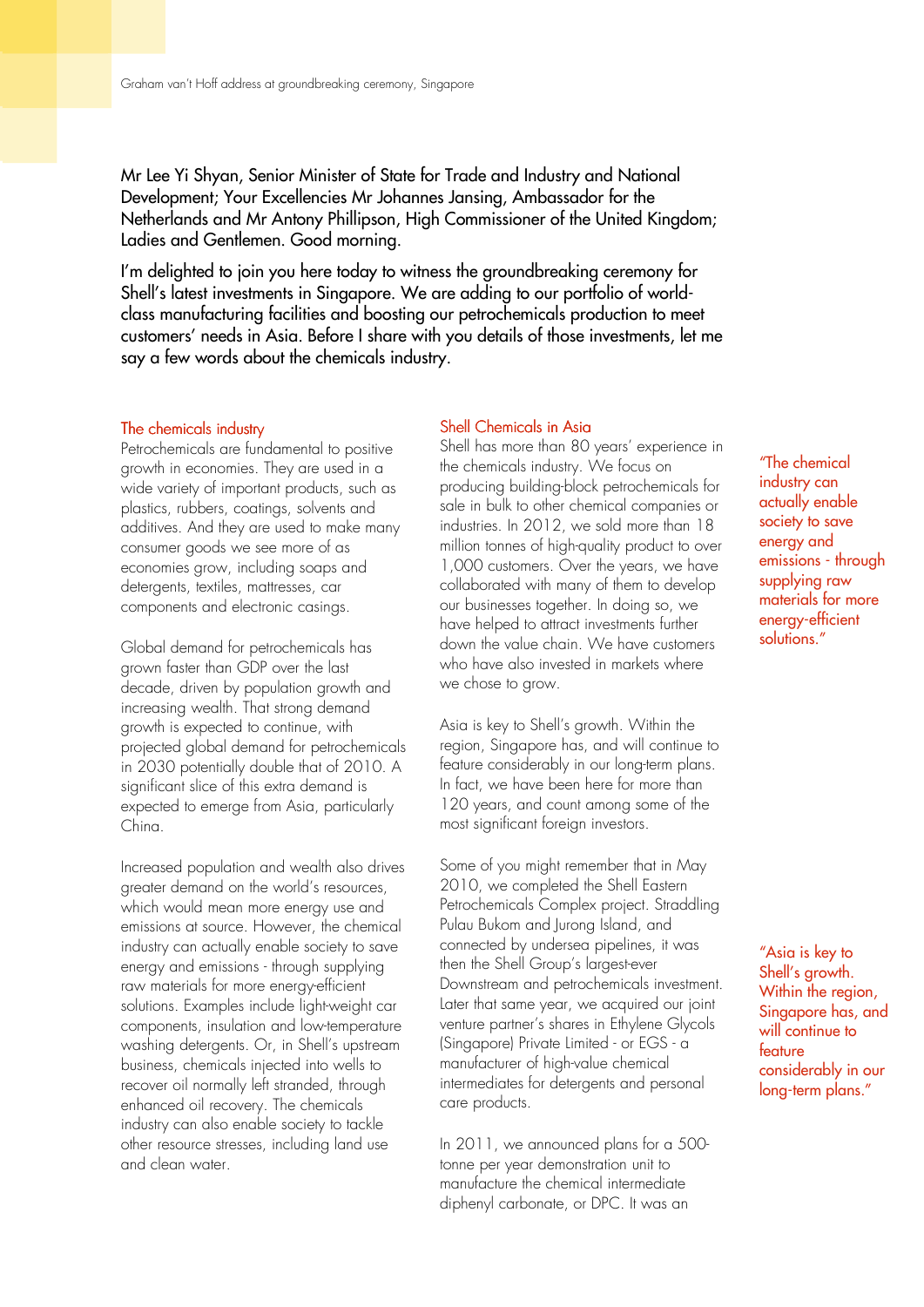important step towards commercialising DPC as a new product for Shell Chemicals. I am pleased to say that construction of the demonstration unit is progressing well.

Last year, we decided to 'debottleneck' our ethylene cracker on Pulau Bukom. This is expected to increase the capacity of olefins and aromatics by more than 20 per cent. Just two months ago, we shared that we would increase our polyols production capacity by more than 100,000 tonnes per annum and add new grades to Shell's polyols offer by 2014.

## Investment details

Today, I am pleased to say that we are making fresh investments to strengthen even further our footprint in this petrochemicals hub.

We will be building a new high-purity ethylene oxide, or HPEO, purification column next to our existing world-class mono-ethylene glycol plant on Jurong Island. It will have an initial capacity of 140,000 tonnes per annum.

We will also construct two world-scale ethoxylation units within the site of EGS. They will have a combined capacity of 140,000 tonnes per annum.

On top of these, we will build support facilities, such as product tanks and a loading and unloading gantry on a greenfield plot adjacent to EGS. A pipeline grid will link the HPEO column to EGS and new over-the-fence customers who have also committed to invest in new plants nearby.

Taken together, our new facilities will be built over some 35,000 square metres of land, about the size of seven football fields. Feedstock for the new HPEO column will come from Shell's petrochemical plants, which are integrated with our largest fullyowned refinery on Pulau Bukom.

### Projected increase in demand

Why HPEO and ethoxylates? Quite simply, because the demand for alcohol ethoxylates in Asia is expected to increase at approximately 6 to 7 per cent annually over the next five years. The key driver for this is the move by consumers from laundry powder and soap bars to liquid detergents and soaps, especially in major markets like China, India and South-east Asia.

The largest and fastest-growing outlet for HPEO is the ethoxylation industry, which processes HPEO and alcohol into alcohol ethoxylates. These are key ingredients for a variety of household and industrial detergents and cleaning products, including those used for laundry, dishwashing, personal care and surface cleaning.

Shell is one of only a few merchant sellers of HPEO. This expansion will help us to meet the needs of our existing and new customers. Many are leading manufacturers of intermediate chemicals that go into detergents and cleaning products. A number of these customers share our vision for growth and are making investments in Singapore too. Some of them will receive HPEO supply from Shell, and some will be taking ethoxylates from us either directly or through tolling contracts.

#### Investing in existing assets

All the projects that I have mentioned build on each other, with ethylene and ethylene oxide as key feedstocks. They are part of a conscious strategy to continue investing in our existing assets, to further increase their capacity and efficiency. This is vital for our growth in the long run, especially in the Asia.

Even though Asia is a key market for us, our strategy to grow is global, even in mature markets like Europe and the Americas. We have been actively developing growth opportunities in every region, particularly at our integrated locations.

"We will be building a new high-purity ethylene oxide, or HPEO, purification column next to our existing world-class monoethylene glycol plant on Jurong Island. It will have an initial capacity of 140,000 tonnes per annum."

"We have been actively developing growth opportunities in every region, particularly at our integrated locations."